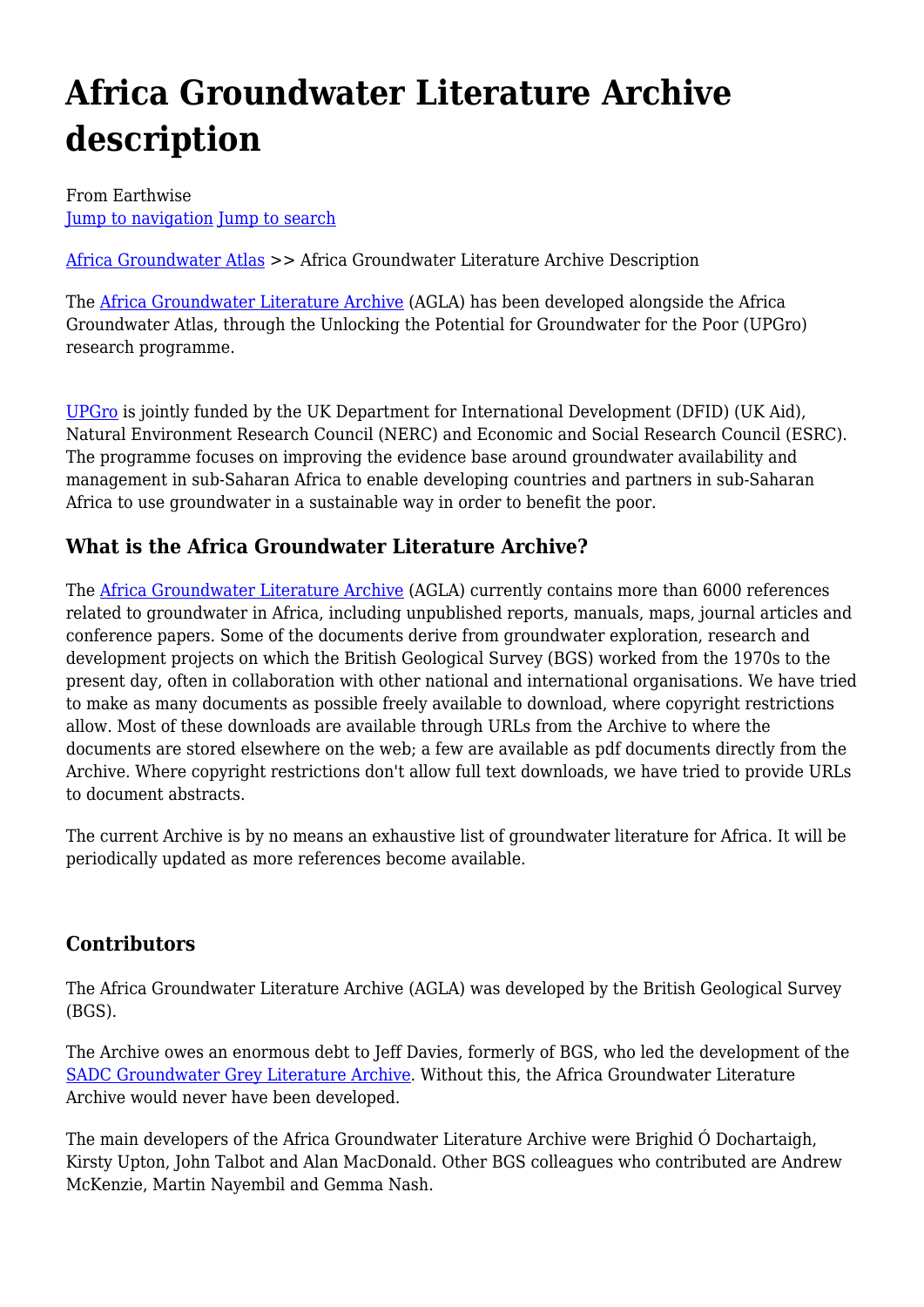The steering committee of the Africa Groundwater Atlas project supported the development of the Africa Groundwater Literature Archive. They are Tamiru Abiye, Callist Tindimugaya, Segun Adelana and John Chilton.

A number of students contributed to the development of the Africa Groundwater Literature Archive through their voluntary work to index and attribute some of the thousands of references, and we thank them all: Emily Carson, Deborah Ely, Will Gray, Ailsa Guild, Jenny Ridout and Emily Strathdee.

[Africa Groundwater Atlas](http://earthwise.bgs.ac.uk/index.php/Africa_Groundwater_Atlas_Home) >> Africa Groundwater Literature Archive Description

#### Retrieved from

'[http://earthwise.bgs.ac.uk/index.php?title=Africa\\_Groundwater\\_Literature\\_Archive\\_description&old](http://earthwise.bgs.ac.uk/index.php?title=Africa_Groundwater_Literature_Archive_description&oldid=21868) [id=21868'](http://earthwise.bgs.ac.uk/index.php?title=Africa_Groundwater_Literature_Archive_description&oldid=21868)

[Category](http://earthwise.bgs.ac.uk/index.php/Special:Categories):

[Africa Groundwater Atlas](http://earthwise.bgs.ac.uk/index.php/Category:Africa_Groundwater_Atlas)

# **Navigation menu**

### **Personal tools**

- Not logged in
- [Talk](http://earthwise.bgs.ac.uk/index.php/Special:MyTalk)
- [Contributions](http://earthwise.bgs.ac.uk/index.php/Special:MyContributions)
- [Log in](http://earthwise.bgs.ac.uk/index.php?title=Special:UserLogin&returnto=Africa+Groundwater+Literature+Archive+description&returntoquery=action%3Dmpdf)
- [Request account](http://earthwise.bgs.ac.uk/index.php/Special:RequestAccount)

#### **Namespaces**

- $\bullet$  [Page](http://earthwise.bgs.ac.uk/index.php/Africa_Groundwater_Literature_Archive_description)
- [Discussion](http://earthwise.bgs.ac.uk/index.php?title=Talk:Africa_Groundwater_Literature_Archive_description&action=edit&redlink=1)

 $\Box$ 

#### **Variants**

#### **Views**

- [Read](http://earthwise.bgs.ac.uk/index.php/Africa_Groundwater_Literature_Archive_description)
- [View source](http://earthwise.bgs.ac.uk/index.php?title=Africa_Groundwater_Literature_Archive_description&action=edit)
- [View history](http://earthwise.bgs.ac.uk/index.php?title=Africa_Groundwater_Literature_Archive_description&action=history)
- [PDF Export](http://earthwise.bgs.ac.uk/index.php?title=Africa_Groundwater_Literature_Archive_description&action=mpdf)

 $\Box$ 

**More**